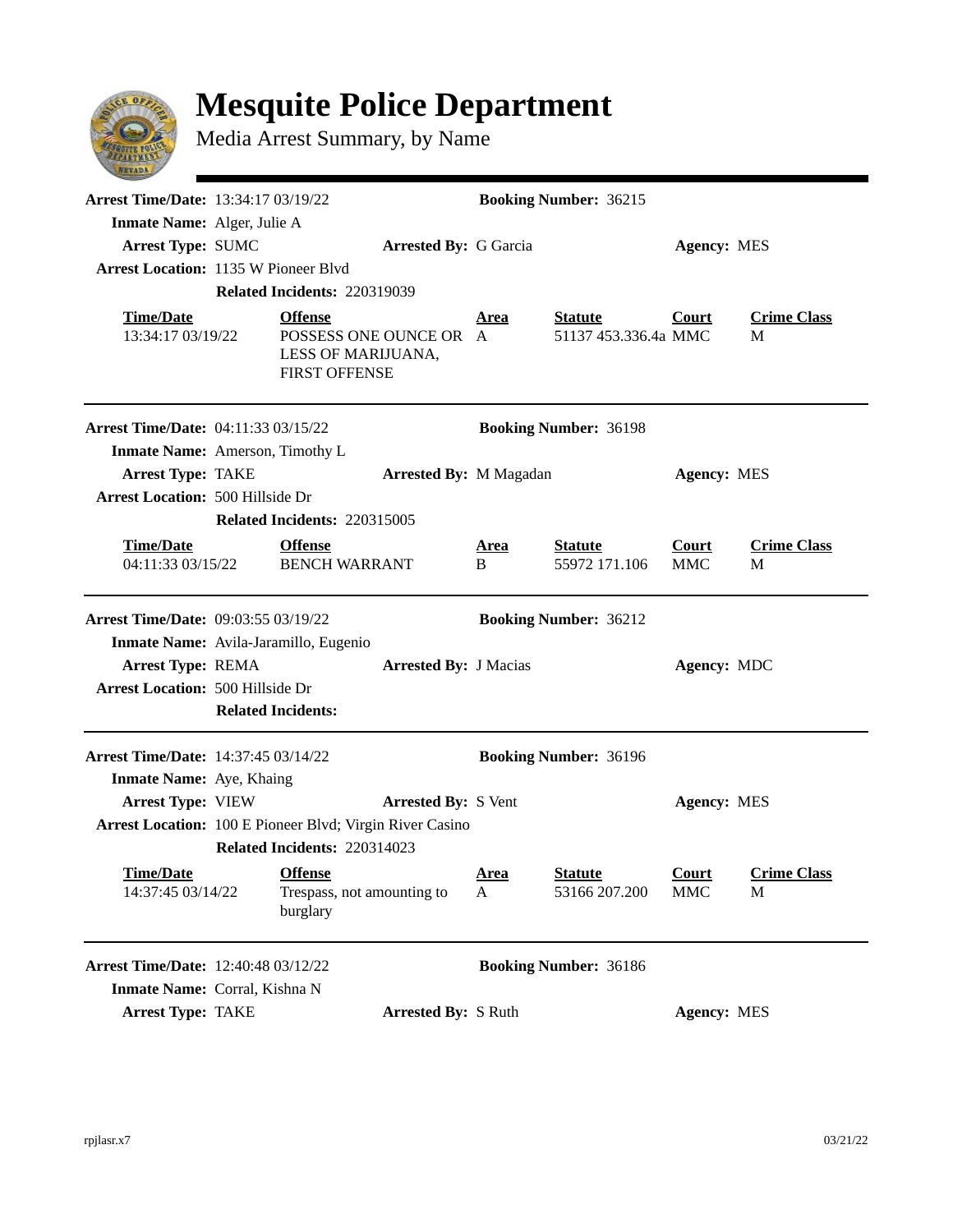|                                            | Arrest Location: 275 Mesa Blvd; Eureka Casino |                                                                                                           |                   |                                        |                            |                         |  |
|--------------------------------------------|-----------------------------------------------|-----------------------------------------------------------------------------------------------------------|-------------------|----------------------------------------|----------------------------|-------------------------|--|
|                                            |                                               | Related Incidents: 220312022                                                                              |                   |                                        |                            |                         |  |
| <b>Time/Date</b><br>12:40:48 03/12/22      |                                               | <b>Offense</b><br><b>BENCH WARRANT</b>                                                                    | <u>Area</u><br>A  | <b>Statute</b><br>55972 171.106        | <b>Court</b><br><b>MMC</b> | <b>Crime Class</b><br>M |  |
| <b>Arrest Time/Date: 14:16:48 03/19/22</b> |                                               |                                                                                                           |                   | <b>Booking Number: 36214</b>           |                            |                         |  |
| Inmate Name: Cortez-Alcazar, Carlos        |                                               |                                                                                                           |                   |                                        |                            |                         |  |
| <b>Arrest Type: VIEW</b>                   |                                               | <b>Arrested By: S Bruehl</b>                                                                              |                   |                                        | <b>Agency: MES</b>         |                         |  |
| <b>Arrest Location: 221 Partridge Ln</b>   |                                               |                                                                                                           |                   |                                        |                            |                         |  |
|                                            |                                               | Related Incidents: 220319043                                                                              |                   |                                        |                            |                         |  |
| <b>Time/Date</b><br>14:16:48 03/19/22      |                                               | <b>Offense</b><br>Disturbing the peace (breach B<br>of peace)                                             | <u>Area</u>       | <b>Statute</b><br>53119 203.010        | <b>Court</b><br><b>MMC</b> | <b>Crime Class</b><br>M |  |
| Arrest Time/Date: 15:23:18 03/19/22        |                                               |                                                                                                           |                   | <b>Booking Number: 36213</b>           |                            |                         |  |
| Inmate Name: Cortez-Alcazar, Jose M        |                                               |                                                                                                           |                   |                                        |                            |                         |  |
| <b>Arrest Type: TAKE</b>                   |                                               | <b>Arrested By: R Longman</b>                                                                             |                   |                                        | <b>Agency: MES</b>         |                         |  |
| <b>Arrest Location: 221 Partridge Ln</b>   |                                               |                                                                                                           |                   |                                        |                            |                         |  |
|                                            |                                               | Related Incidents: 220319044                                                                              |                   |                                        |                            |                         |  |
| <b>Time/Date</b><br>15:23:18 03/19/22      |                                               | <b>Offense</b><br><b>BENCH WARRANT</b>                                                                    | <u>Area</u><br>B  | <b>Statute</b><br>55972 171.106        | <b>Court</b><br><b>MMC</b> | <b>Crime Class</b><br>M |  |
| <b>Arrest Time/Date: 01:30:21 03/13/22</b> |                                               |                                                                                                           |                   | <b>Booking Number: 36188</b>           |                            |                         |  |
| Inmate Name: Featherhat, Cassandra L       |                                               |                                                                                                           |                   |                                        |                            |                         |  |
| <b>Arrest Type: VIEW</b>                   |                                               | <b>Arrested By: L Stewart</b>                                                                             |                   |                                        | <b>Agency: MES</b>         |                         |  |
|                                            |                                               | Arrest Location: 100 E Pioneer Blvd; Virgin River Casino                                                  |                   |                                        |                            |                         |  |
|                                            |                                               | Related Incidents: 220313003                                                                              |                   |                                        |                            |                         |  |
| <b>Time/Date</b><br>01:30:21 03/13/22      |                                               | <b>Offense</b><br>Domestic battery, first offense A                                                       | Area              | <b>Statute</b><br>50235 200.485.1a MMC | Court                      | <b>Crime Class</b><br>M |  |
| <b>Arrest Time/Date: 08:40:16 03/17/22</b> |                                               |                                                                                                           |                   | <b>Booking Number: 36202</b>           |                            |                         |  |
| Inmate Name: Flowers, Tammy L              |                                               |                                                                                                           |                   |                                        |                            |                         |  |
| <b>Arrest Type: VIEW</b>                   |                                               | <b>Arrested By: R Longman</b>                                                                             |                   |                                        | <b>Agency: MES</b>         |                         |  |
| <b>Arrest Location: 695 Mayan Cir</b>      |                                               |                                                                                                           |                   |                                        |                            |                         |  |
|                                            |                                               | Related Incidents: 220317013                                                                              |                   |                                        |                            |                         |  |
| <b>Time/Date</b><br>08:40:16 03/17/22      |                                               | <b>Offense</b><br>VIOLATE TEMPORARY<br>ORDER FOR PROTECTION<br><b>AGAINST DOMESTIC</b><br><b>VIOLENCE</b> | <u>Area</u><br>24 | <b>Statute</b><br>52916 33.100.1       | <b>Court</b><br><b>MMC</b> | <b>Crime Class</b><br>M |  |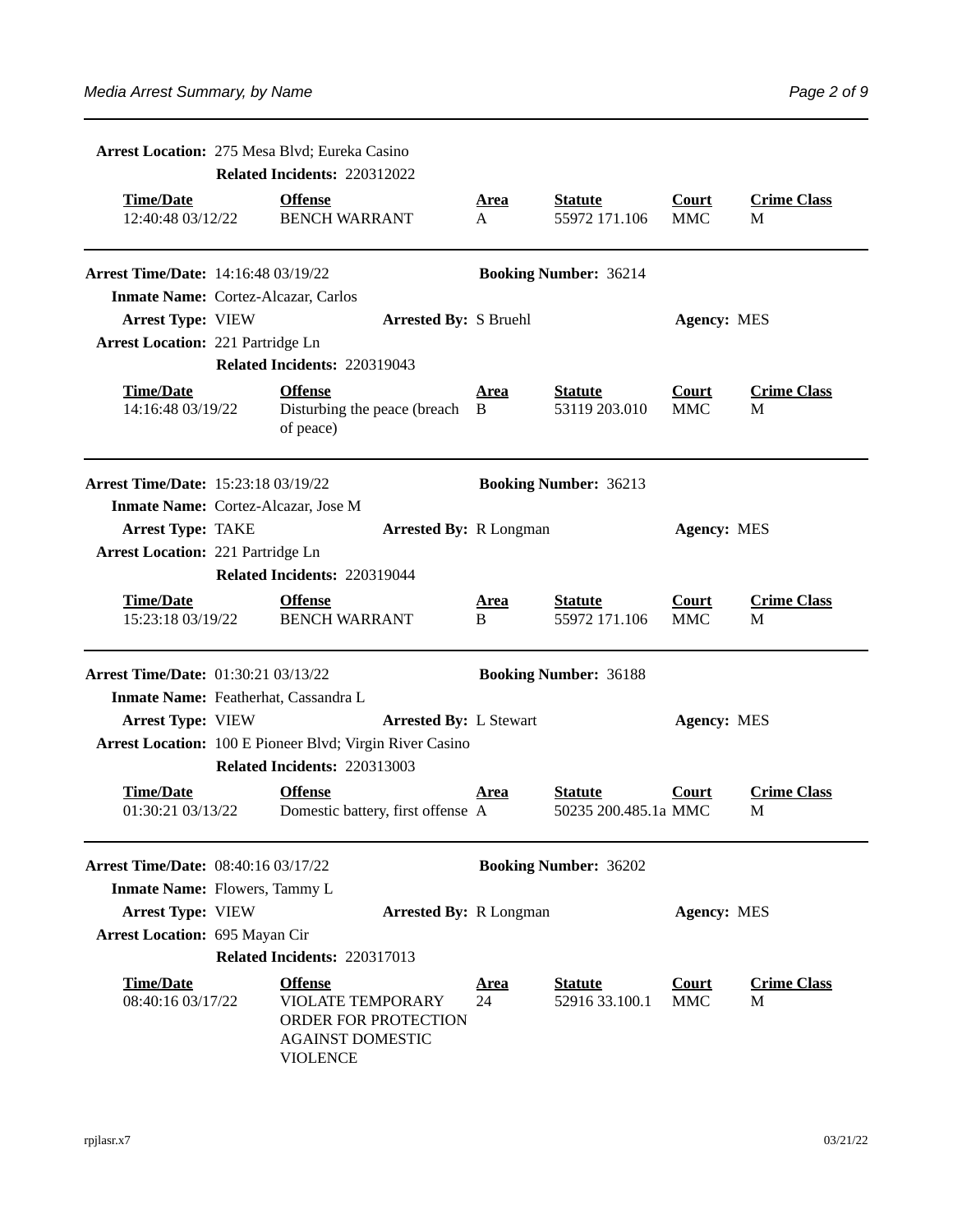| <b>Arrest Time/Date: 14:39:12 03/18/22</b>                                 |                  | <b>Booking Number: 36208</b>                                                                                                              |                  |                                 |                            |                         |
|----------------------------------------------------------------------------|------------------|-------------------------------------------------------------------------------------------------------------------------------------------|------------------|---------------------------------|----------------------------|-------------------------|
| Inmate Name: Grant, Isaiah                                                 |                  |                                                                                                                                           |                  |                                 |                            |                         |
| Arrest Type: SUMC                                                          |                  | <b>Arrested By: G Garcia</b>                                                                                                              |                  |                                 | <b>Agency: MES</b>         |                         |
|                                                                            |                  | Arrest Location: MESA Blvd & E PIONEER Blvd                                                                                               |                  |                                 |                            |                         |
|                                                                            |                  | Related Incidents: 220318051                                                                                                              |                  |                                 |                            |                         |
| <b>Time/Date</b>                                                           |                  | <b>Offense</b>                                                                                                                            | Area             | <b>Statute</b>                  | Court                      | <b>Crime Class</b>      |
| 14:39:12 03/18/22                                                          |                  | Fail to wear safety belt or                                                                                                               | A                | 54057 484D.495.2 MMC            |                            | M                       |
| 14:39:12 03/18/22                                                          |                  | shoulder harness<br>False statement to or obstruct A<br>public officer                                                                    |                  | 52312 197.190                   | MMC                        | M                       |
| <b>Arrest Time/Date: 15:20:43 03/12/22</b><br><b>Booking Number: 36187</b> |                  |                                                                                                                                           |                  |                                 |                            |                         |
| Inmate Name: Hinton, Cherish M                                             |                  |                                                                                                                                           |                  |                                 |                            |                         |
| <b>Arrest Type: VIEW</b>                                                   |                  | <b>Arrested By: S Vent</b>                                                                                                                |                  |                                 | <b>Agency: MES</b>         |                         |
|                                                                            |                  | Arrest Location: EL DORADO Rd & MESA Blvd                                                                                                 |                  |                                 |                            |                         |
|                                                                            |                  | Related Incidents: 220312028                                                                                                              |                  |                                 |                            |                         |
| <b>Time/Date</b>                                                           |                  | <b>Offense</b>                                                                                                                            | <u>Area</u>      | <b>Statute</b>                  | <b>Court</b>               | <b>Crime Class</b>      |
| 15:20:43 03/12/22                                                          |                  | UTTER, OR POSSESS WITH A<br><b>INTENT TO UTTER</b><br>FICTITIOUS BILL, NOTE<br>OR CHECK-VICTIM IS AN<br>OLDER/VULNERABLE<br><b>PERSON</b> |                  | 58790 205.110                   | <b>MJC</b>                 | F                       |
| 15:20:43 03/12/22                                                          |                  | POSSESS SCHEDULE I OR A<br><b>II CONTROLLED</b><br><b>SUBSTANCE LESS THAN</b><br>14 GRAMS, FIRST OR<br><b>SECOND OFFENSE</b>              |                  | 62073 453.336.2AMJC             |                            | F                       |
| 15:20:43 03/12/22                                                          |                  | Forgery                                                                                                                                   | A                | 50461 205.090                   | MJC                        | F                       |
| <b>Arrest Time/Date: 13:59:20 03/13/22</b>                                 |                  |                                                                                                                                           |                  | <b>Booking Number: 36190</b>    |                            |                         |
| <b>Inmate Name:</b> Horvath, James D                                       |                  |                                                                                                                                           |                  |                                 |                            |                         |
| <b>Arrest Type: TAKE</b>                                                   |                  | <b>Arrested By: S Vent</b>                                                                                                                |                  |                                 | <b>Agency: MES</b>         |                         |
|                                                                            |                  | Arrest Location: 70 Falcon Ridge Pkwy; Travel Center                                                                                      |                  |                                 |                            |                         |
|                                                                            | <b>Terribles</b> |                                                                                                                                           |                  |                                 |                            |                         |
|                                                                            |                  | Related Incidents: 220313038                                                                                                              |                  |                                 |                            |                         |
| <b>Time/Date</b><br>13:59:20 03/13/22                                      |                  | <b>Offense</b><br><b>BENCH WARRANT</b>                                                                                                    | <u>Area</u><br>C | <b>Statute</b><br>55972 171.106 | <b>Court</b><br><b>MMC</b> | <b>Crime Class</b><br>M |
| <b>Arrest Time/Date: 17:25:18 03/19/22</b>                                 |                  |                                                                                                                                           |                  | <b>Booking Number: 36216</b>    |                            |                         |
| <b>Inmate Name:</b> Jeppson, Taylor R                                      |                  |                                                                                                                                           |                  |                                 |                            |                         |
| <b>Arrest Type: SUMC</b>                                                   |                  | <b>Arrested By: E Baron</b>                                                                                                               |                  |                                 | <b>Agency: MES</b>         |                         |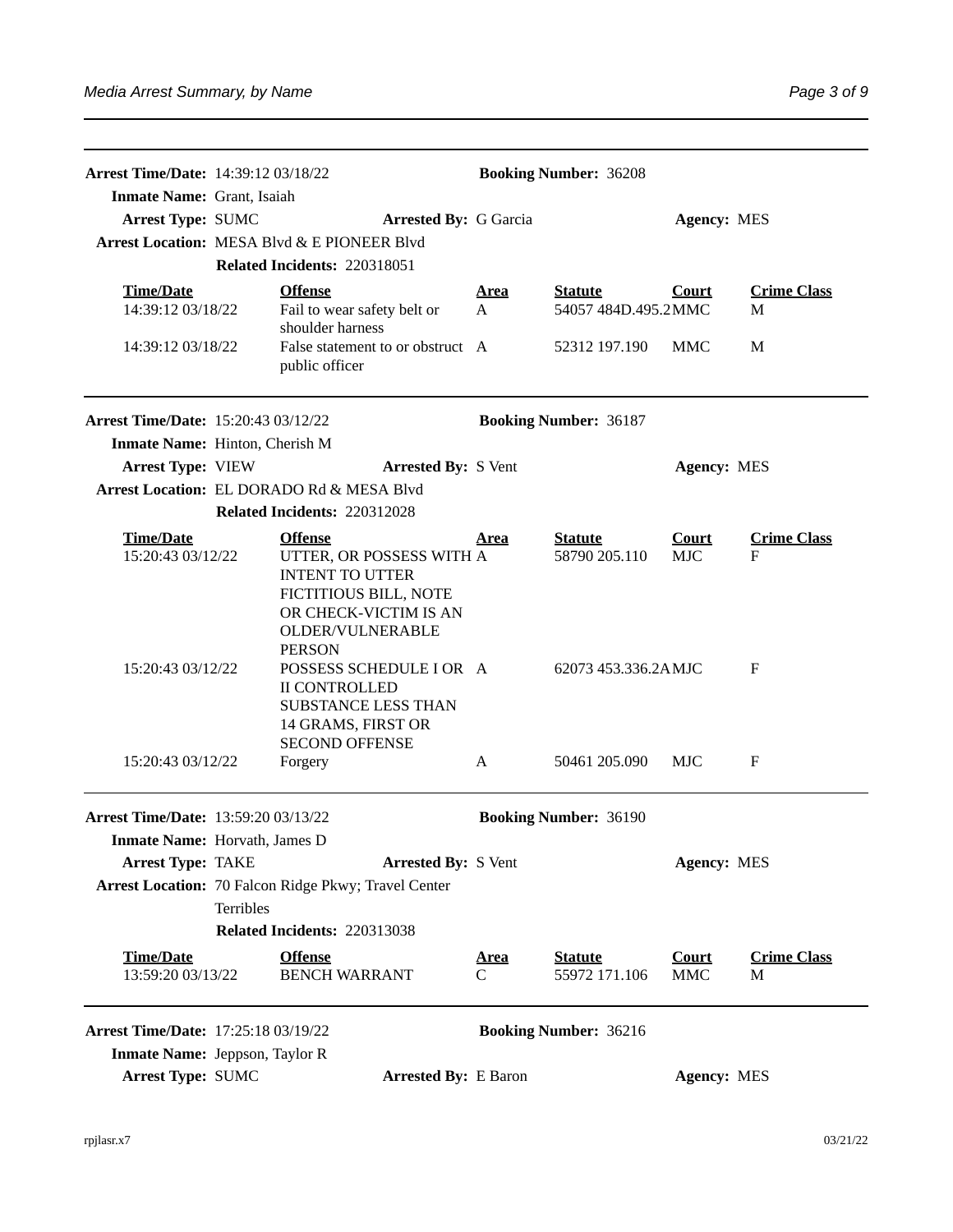Arrest Location: 950 W Mesquite Blvd; CasaBlanca

|                                            | Related Incidents: 220319052                                                            |                            |                                 |                            |                         |
|--------------------------------------------|-----------------------------------------------------------------------------------------|----------------------------|---------------------------------|----------------------------|-------------------------|
| <b>Time/Date</b><br>17:25:18 03/19/22      | <b>Offense</b><br>Trespass, not amounting to<br>burglary                                | <u>Area</u><br>C           | <b>Statute</b><br>53166 207.200 | <b>Court</b><br><b>MMC</b> | <b>Crime Class</b><br>М |
| <b>Arrest Time/Date: 21:44:41 03/18/22</b> |                                                                                         |                            | <b>Booking Number: 36209</b>    |                            |                         |
| Inmate Name: Kinzel, Douglas R             |                                                                                         |                            |                                 |                            |                         |
| <b>Arrest Type: TAKE</b>                   | <b>Arrested By: A Thatcher</b>                                                          |                            |                                 | <b>Agency: MES</b>         |                         |
|                                            | Arrest Location: 102 W Mesquite Blvd; Ace Hardware<br>Related Incidents: 220318073      |                            |                                 |                            |                         |
| <b>Time/Date</b><br>21:44:41 03/18/22      | <b>Offense</b><br>Bench warrant for FTA on<br>habeas corpus matter (civil<br>contempt)  | <u>Area</u><br>$\mathbf B$ | <b>Statute</b><br>54438 34.540  | <b>Court</b><br><b>MMC</b> | <b>Crime Class</b><br>M |
| Arrest Time/Date: 17:27:28 03/13/22        |                                                                                         |                            | <b>Booking Number: 36192</b>    |                            |                         |
| Inmate Name: Kramer, Michael M             |                                                                                         |                            |                                 |                            |                         |
| <b>Arrest Type: TAKE</b>                   | <b>Arrested By: S Vent</b>                                                              |                            |                                 | <b>Agency: MES</b>         |                         |
|                                            | Arrest Location: 550 El Dorado Rd; Dotty's El Dorado<br>Related Incidents: 220313042    |                            |                                 |                            |                         |
| <b>Time/Date</b><br>17:27:28 03/13/22      | <b>Offense</b><br><b>BENCH WARRANT</b>                                                  | <u>Area</u><br>A           | <b>Statute</b><br>55972 171.106 | <b>Court</b><br><b>MMC</b> | <b>Crime Class</b><br>М |
| Arrest Time/Date: 13:53:01 03/14/22        |                                                                                         |                            | <b>Booking Number: 36194</b>    |                            |                         |
| Inmate Name: Ontiveros, Emilio S           |                                                                                         |                            |                                 |                            |                         |
| <b>Arrest Type: VIEW</b>                   | <b>Arrested By: J Rich</b>                                                              |                            |                                 | <b>Agency: MES</b>         |                         |
|                                            | Arrest Location: 121 S Falcon Ridge Pkwy; Dino Mart                                     |                            |                                 |                            |                         |
|                                            | Related Incidents: 220314019                                                            |                            |                                 |                            |                         |
| <b>Time/Date</b><br>12:54:36 03/14/22      | <b>Offense</b><br>Use or possess drug<br>paraphernalia                                  | Area<br>C                  | <b>Statute</b><br>51339 453.566 | Court<br><b>MJC</b>        | <b>Crime Class</b><br>M |
| 12:54:36 03/14/22                          | POSSESS SCHEDULE I OR C<br><b>II CONTROLLED</b><br>SUBSTANCE 42 GRAMS OR<br><b>MORE</b> |                            | 62084 453.336.2E MJC            |                            | F                       |
| <b>Arrest Time/Date: 17:06:35 03/17/22</b> |                                                                                         |                            | <b>Booking Number: 36205</b>    |                            |                         |
| Inmate Name: Pleshe, Anton J               |                                                                                         |                            |                                 |                            |                         |
| <b>Arrest Type: SUMC</b>                   | <b>Arrested By: A Castaneda</b>                                                         |                            |                                 | <b>Agency: MES</b>         |                         |
|                                            | Arrest Location: 950 W Mesquite Blvd; CasaBlanca                                        |                            |                                 |                            |                         |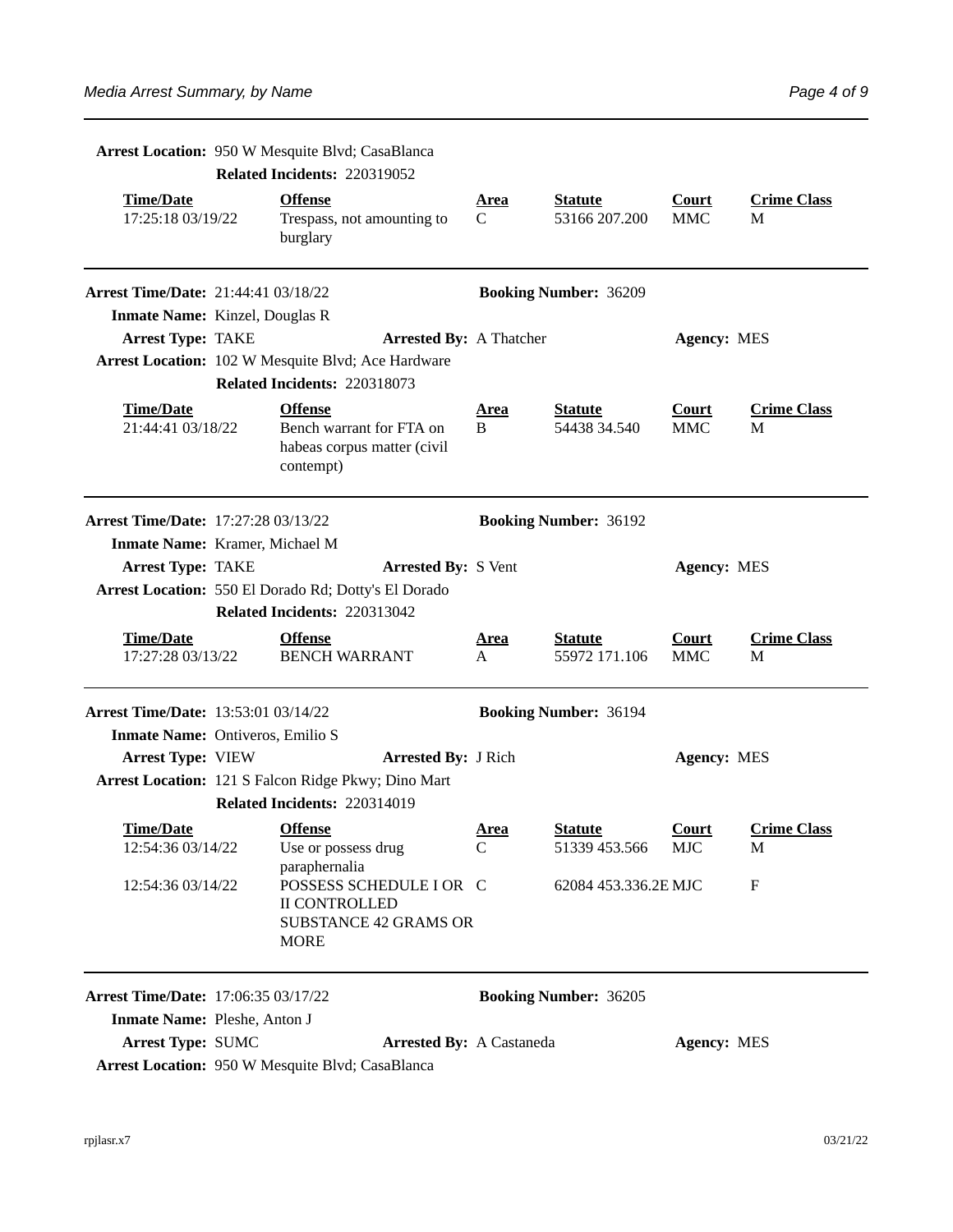|                                            | Related Incidents: 220317046                             |                  |                                 |                            |                         |
|--------------------------------------------|----------------------------------------------------------|------------------|---------------------------------|----------------------------|-------------------------|
| <b>Time/Date</b><br>17:06:35 03/17/22      | <b>Offense</b><br>Use or possess drug<br>paraphernalia   | <u>Area</u><br>C | <b>Statute</b><br>51339 453.566 | <b>Court</b><br><b>MMC</b> | <b>Crime Class</b><br>M |
| <b>Arrest Time/Date: 04:24:35 03/15/22</b> |                                                          |                  | <b>Booking Number: 36199</b>    |                            |                         |
| Inmate Name: Prado, Jose L                 |                                                          |                  |                                 |                            |                         |
| <b>Arrest Type: SUMC</b>                   | <b>Arrested By: D Woods</b>                              |                  |                                 | <b>Agency: MES</b>         |                         |
|                                            | Arrest Location: 100 E Pioneer Blvd; Virgin River Casino |                  |                                 |                            |                         |
|                                            | Related Incidents: 220315006                             |                  |                                 |                            |                         |
| <b>Time/Date</b><br>04:24:35 03/15/22      | <b>Offense</b><br>Trespass, not amounting to<br>burglary | <u>Area</u><br>A | <b>Statute</b><br>53166 207.200 | <b>Court</b><br><b>MMC</b> | <b>Crime Class</b><br>M |
| <b>Arrest Time/Date: 02:16:24 03/18/22</b> |                                                          |                  | <b>Booking Number: 36207</b>    |                            |                         |
| <b>Inmate Name: Ramirez, Anthony L</b>     |                                                          |                  |                                 |                            |                         |
| <b>Arrest Type: VIEW</b>                   | <b>Arrested By: E Baron</b>                              |                  |                                 | <b>Agency: MES</b>         |                         |
|                                            | Arrest Location: 950 W Mesquite Blvd; CasaBlanca         |                  |                                 |                            |                         |
|                                            | Related Incidents: 220318005                             |                  |                                 |                            |                         |
| <b>Time/Date</b><br>02:16:24 03/18/22      | <b>Offense</b><br>Use or possess drug<br>paraphernalia   | <u>Area</u><br>C | <b>Statute</b><br>51339 453.566 | <b>Court</b><br><b>MMC</b> | <b>Crime Class</b><br>M |
| <b>Arrest Time/Date: 10:43:39 03/12/22</b> |                                                          |                  | <b>Booking Number: 36185</b>    |                            |                         |
| Inmate Name: Randall, Jessy D              |                                                          |                  |                                 |                            |                         |
| <b>Arrest Type: TAKE</b>                   | <b>Arrested By: S Vent</b>                               |                  |                                 | <b>Agency: MES</b>         |                         |
|                                            | <b>Arrest Location: 200 E PIONEER Blvd; 76 Station</b>   |                  |                                 |                            |                         |
|                                            | Related Incidents: 220312016                             |                  |                                 |                            |                         |
| <b>Time/Date</b><br>10:43:39 03/12/22      | <b>Offense</b><br><b>BENCH WARRANT</b>                   | Area<br>A        | <b>Statute</b><br>55972 171.106 | Court<br><b>MMC</b>        | <b>Crime Class</b><br>М |
| <b>Arrest Time/Date: 01:25:10 03/16/22</b> |                                                          |                  | <b>Booking Number: 36200</b>    |                            |                         |
|                                            | Inmate Name: Rios-Hernandez, Abelardo                    |                  |                                 |                            |                         |
| <b>Arrest Type: SUMC</b>                   | <b>Arrested By: D Woods</b>                              |                  |                                 | <b>Agency: MES</b>         |                         |
|                                            | Arrest Location: 950 W Mesquite Blvd; CasaBlanca         |                  |                                 |                            |                         |
|                                            | Related Incidents: 220316003                             |                  |                                 |                            |                         |
| <b>Time/Date</b><br>01:25:10 03/16/22      | <b>Offense</b><br>Trespass, not amounting to<br>burglary | <u>Area</u><br>C | <b>Statute</b><br>53166 207.200 | <b>Court</b><br>MMC        | <b>Crime Class</b><br>M |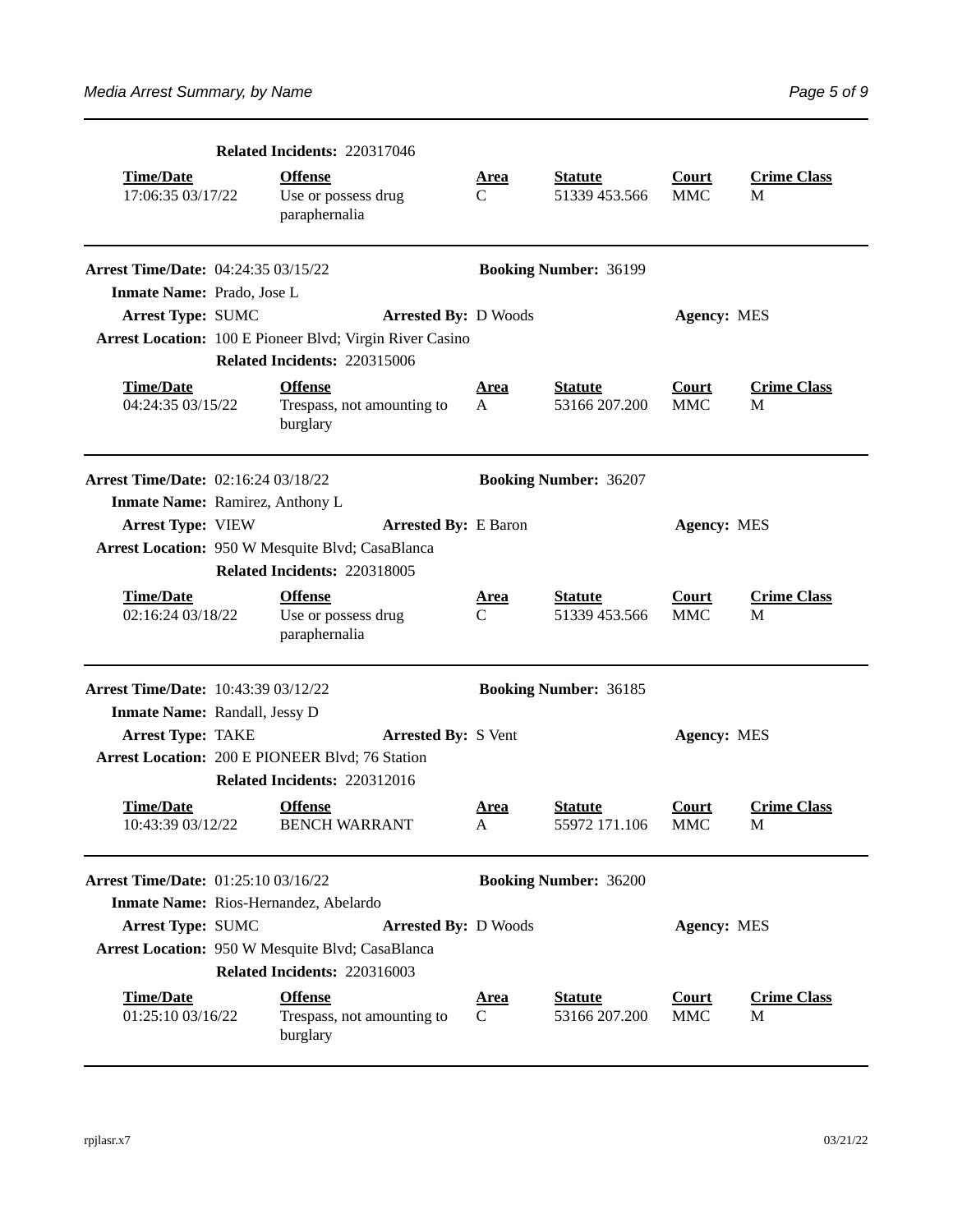| <b>Arrest Time/Date: 22:11:39 03/19/22</b>                                   |                                                                                                          | <b>Booking Number: 36217</b> |                                       |                            |                         |
|------------------------------------------------------------------------------|----------------------------------------------------------------------------------------------------------|------------------------------|---------------------------------------|----------------------------|-------------------------|
|                                                                              | Inmate Name: Rodriguez-Martinez, Erick                                                                   |                              |                                       |                            |                         |
| <b>Arrest Type: VIEW</b>                                                     | <b>Arrested By: C Campos</b>                                                                             |                              |                                       | <b>Agency: MES</b>         |                         |
| <b>Arrest Location: 936 Riversbend Dr</b>                                    |                                                                                                          |                              |                                       |                            |                         |
|                                                                              | Related Incidents: 220319065                                                                             |                              |                                       |                            |                         |
| <b>Time/Date</b><br>22:11:39 03/19/22                                        | <b>Offense</b><br>Home invasion, first offense                                                           | <u>Area</u><br>C             | <b>Statute</b><br>50435 205.067.2 MJC | <b>Court</b>               | <b>Crime Class</b><br>F |
| 22:11:39 03/19/22                                                            | Domestic battery, second<br>offense                                                                      | $\mathsf{C}$                 | 50237 200.485.1b MJC                  |                            | M                       |
| 22:11:39 03/19/22                                                            | <b>ARREST MISD</b><br>PROBATIONER FOR<br>PROBATION VIOL                                                  | C                            | 54454 211A.125 MJC                    |                            | M                       |
| <b>Arrest Time/Date: 13:21:58 03/16/22</b><br>Inmate Name: Roloff, Leolani J |                                                                                                          |                              | <b>Booking Number: 36201</b>          |                            |                         |
| <b>Arrest Type: REMA</b>                                                     | <b>Arrested By: J Macias</b>                                                                             |                              |                                       | Agency: MDC                |                         |
| <b>Arrest Location: 500 Hillside Dr</b>                                      |                                                                                                          |                              |                                       |                            |                         |
|                                                                              | Related Incidents: 22MDC0135                                                                             |                              |                                       |                            |                         |
| <b>Time/Date</b><br>13:00:00 03/16/22                                        | <b>Offense</b><br>Contempt of court                                                                      | <u>Area</u><br>4             | <b>Statute</b><br>52909 22.100        | <b>Court</b><br><b>MJC</b> | <b>Crime Class</b><br>M |
|                                                                              |                                                                                                          |                              |                                       |                            |                         |
| Arrest Time/Date: 13:53:01 03/14/22                                          |                                                                                                          |                              | <b>Booking Number: 36195</b>          |                            |                         |
| Inmate Name: Ruelas, Luis M                                                  |                                                                                                          |                              |                                       |                            |                         |
| <b>Arrest Type: VIEW</b>                                                     | <b>Arrested By: J Rich</b>                                                                               |                              |                                       | <b>Agency: MES</b>         |                         |
|                                                                              | Arrest Location: 121 S Falcon Ridge Pkwy; Dino Mart                                                      |                              |                                       |                            |                         |
|                                                                              | Related Incidents: 220314019                                                                             |                              |                                       |                            |                         |
| <b>Time/Date</b><br>12:54:36 03/14/22                                        | <b>Offense</b><br>Use or possess drug                                                                    | <u>Area</u><br>C             | <b>Statute</b><br>51339 453.566       | Court<br><b>MJC</b>        | <b>Crime Class</b><br>M |
| 12:54:36 03/14/22                                                            | paraphernalia<br>POSSESS SCHEDULE I OR C<br><b>II CONTROLLED</b><br>SUBSTANCE 42 GRAMS OR<br><b>MORE</b> |                              | 62084 453.336.2E MJC                  |                            | $\mathbf{F}$            |
| 12:54:36 03/14/22                                                            | Fail to give appropriate signal C<br>when required (turning,                                             |                              | 53829 484B.413 MJC                    |                            | M                       |
| 12:54:36 03/14/22                                                            | stopping, decreasing speed)<br>Drive without valid drivers<br>license                                    | C                            | 53720 483.550                         | MJC                        | M                       |
| <b>Arrest Time/Date: 20:49:58 03/14/22</b>                                   |                                                                                                          |                              | <b>Booking Number: 36197</b>          |                            |                         |
| Inmate Name: Statton, lynne M<br><b>Arrest Type: VIEW</b>                    | <b>Arrested By: M Magadan</b>                                                                            |                              |                                       | <b>Agency: MES</b>         |                         |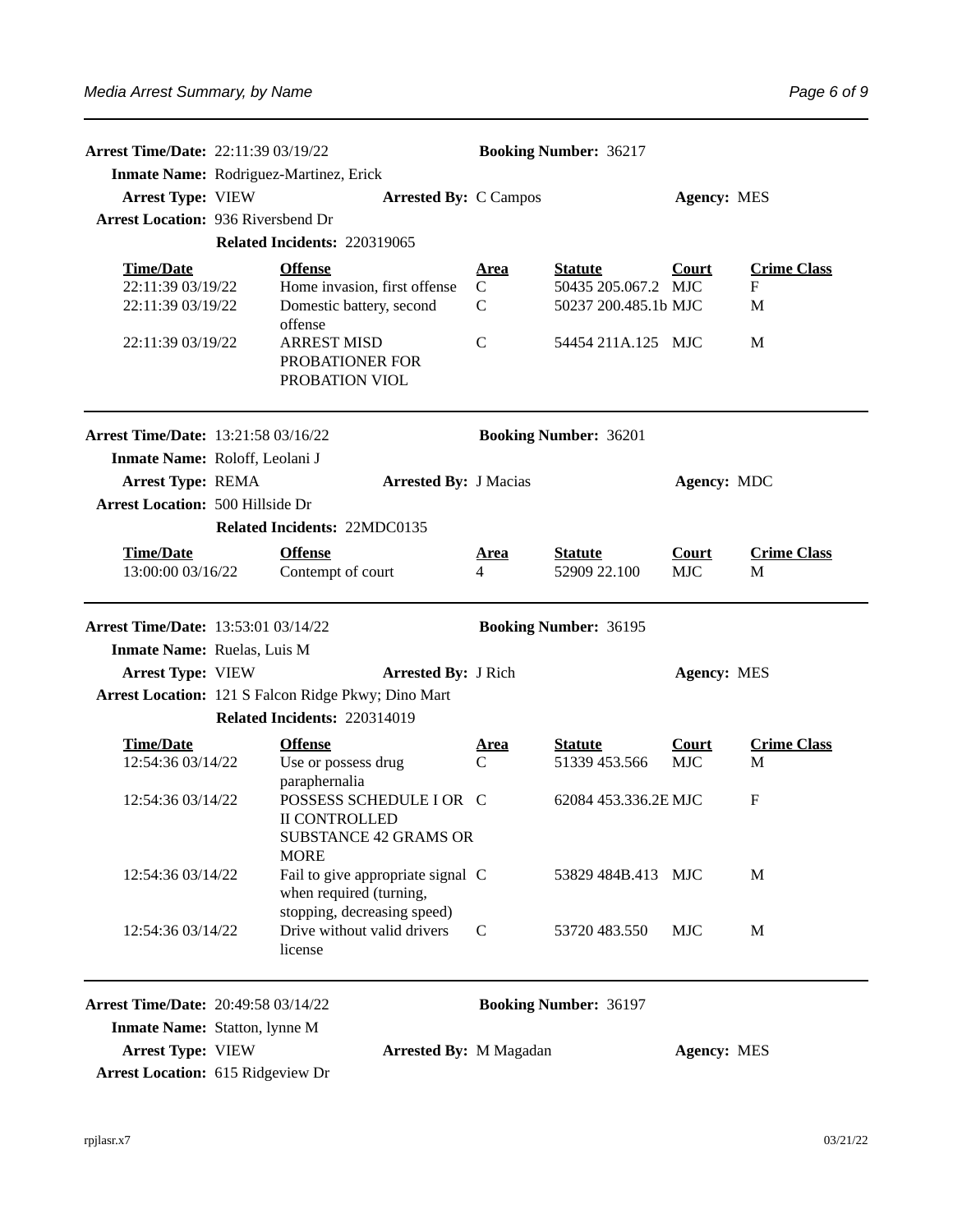|                                            |            | Related Incidents: 220314041                                                                                                                                                                              |                  |                                       |                            |                         |
|--------------------------------------------|------------|-----------------------------------------------------------------------------------------------------------------------------------------------------------------------------------------------------------|------------------|---------------------------------------|----------------------------|-------------------------|
| <b>Time/Date</b><br>20:49:58 03/14/22      |            | <b>Offense</b><br><b>BATTERY WHICH</b><br><b>CONSTITUTES DOMESTIC</b><br><b>VIOLENCE WITH PRIOR</b><br><b>FELONY</b><br><b>CONVICTION-WITH THE</b><br><b>USE OF A DEADLY</b><br><b>WEAPON OR TEAR GAS</b> | Area<br>A        | <b>Statute</b><br>60990 200.485.3 MJC | Court                      | <b>Crime Class</b><br>F |
| <b>Arrest Time/Date: 08:52:00 03/18/22</b> |            |                                                                                                                                                                                                           |                  | <b>Booking Number: 36218</b>          |                            |                         |
| Inmate Name: Tait, Ronald H                |            |                                                                                                                                                                                                           |                  |                                       |                            |                         |
| <b>Arrest Type: SUMC</b>                   |            | <b>Arrested By: J Rich</b>                                                                                                                                                                                |                  |                                       | <b>Agency: MES</b>         |                         |
|                                            |            | Arrest Location: 100 E Pioneer Blvd; Virgin River Casino                                                                                                                                                  |                  |                                       |                            |                         |
|                                            | Building 7 |                                                                                                                                                                                                           |                  |                                       |                            |                         |
|                                            |            | Related Incidents: 210918066                                                                                                                                                                              |                  |                                       |                            |                         |
| <b>Time/Date</b><br>23:26:25 09/18/21      |            | <b>Offense</b><br>Trespass, not amounting to<br>burglary                                                                                                                                                  | <u>Area</u><br>A | <b>Statute</b><br>53166 207.200       | <b>Court</b><br><b>MMC</b> | <b>Crime Class</b><br>M |
| <b>Arrest Time/Date: 17:06:35 03/17/22</b> |            |                                                                                                                                                                                                           |                  | <b>Booking Number: 36203</b>          |                            |                         |
| Inmate Name: Utterback, Tayler L           |            |                                                                                                                                                                                                           |                  |                                       |                            |                         |
| Arrest Type: VIEW                          |            | <b>Arrested By: A Castaneda</b>                                                                                                                                                                           |                  |                                       | <b>Agency: MES</b>         |                         |
|                                            |            | Arrest Location: 950 W Mesquite Blvd; CasaBlanca                                                                                                                                                          |                  |                                       |                            |                         |
|                                            |            | Related Incidents: 220317046                                                                                                                                                                              |                  |                                       |                            |                         |
| <b>Time/Date</b><br>17:06:35 03/17/22      |            | <b>Offense</b><br>Use or possess drug<br>paraphernalia                                                                                                                                                    | <u>Area</u><br>C | <b>Statute</b><br>51339 453.566       | <b>Court</b><br><b>MMC</b> | <b>Crime Class</b><br>М |
| 17:06:35 03/17/22                          |            | Trespass, not amounting to<br>burglary                                                                                                                                                                    | C                | 53166 207.200                         | <b>MMC</b>                 | M                       |
| Arrest Time/Date: 14:06:09 03/13/22        |            |                                                                                                                                                                                                           |                  | <b>Booking Number: 36191</b>          |                            |                         |
| Inmate Name: Vasquez, Nicole C             |            |                                                                                                                                                                                                           |                  |                                       |                            |                         |
| <b>Arrest Type: VIEW</b>                   |            | <b>Arrested By: M Diaz</b>                                                                                                                                                                                |                  |                                       | <b>Agency: MES</b>         |                         |
|                                            |            | Arrest Location: 333 N Sandhill Blvd; Rising Star<br>Related Incidents: 220313037                                                                                                                         |                  |                                       |                            |                         |
| Time/Date                                  |            | <b>Offense</b>                                                                                                                                                                                            |                  |                                       | <b>Court</b>               | <b>Crime Class</b>      |
| 14:06:09 03/13/22                          |            | Arrest for violation of a<br>condition of parole                                                                                                                                                          | <u>Area</u><br>B | <b>Statute</b><br>54455 213.151       | <b>MJC</b>                 | F                       |
|                                            |            |                                                                                                                                                                                                           |                  |                                       |                            |                         |

**Arrest Time/Date:** 00:23:44 03/19/22 **Booking Number:** 36211 **Inmate Name:** Wall, Brandon M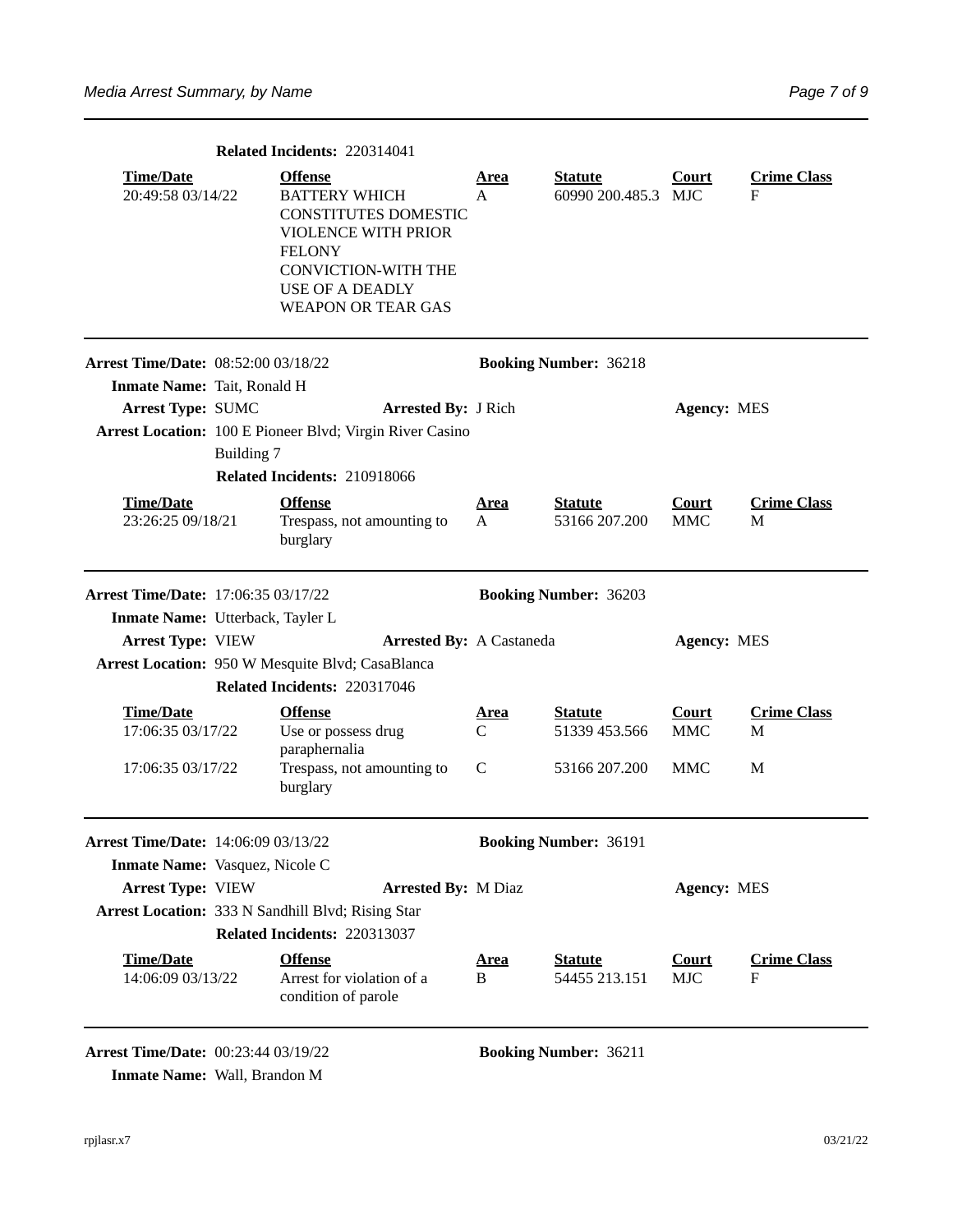| <b>Arrest Type: SUMC</b>                   | <b>Arrested By: C Campos</b><br>Arrest Location: 100 E Pioneer Blvd; Virgin River Casino<br>Related Incidents: 220319003                       |                  |                                       | <b>Agency: MES</b>         |                         |
|--------------------------------------------|------------------------------------------------------------------------------------------------------------------------------------------------|------------------|---------------------------------------|----------------------------|-------------------------|
| <b>Time/Date</b><br>00:23:44 03/19/22      | <b>Offense</b><br>Trespass, not amounting to<br>burglary                                                                                       | <u>Area</u><br>A | <b>Statute</b><br>53166 207.200       | <b>Court</b><br><b>MMC</b> | <b>Crime Class</b><br>M |
| <b>Arrest Time/Date: 00:51:27 03/19/22</b> |                                                                                                                                                |                  | <b>Booking Number: 36210</b>          |                            |                         |
| Inmate Name: Wall, Brandon M               |                                                                                                                                                |                  |                                       |                            |                         |
| <b>Arrest Type: SUMC</b>                   | <b>Arrested By:</b> E Baron                                                                                                                    |                  |                                       | <b>Agency: MES</b>         |                         |
|                                            | Arrest Location: 275 Mesa Blvd; Eureka Casino                                                                                                  |                  |                                       |                            |                         |
|                                            | Related Incidents: 220319006                                                                                                                   |                  |                                       |                            |                         |
| <b>Time/Date</b><br>00:51:27 03/19/22      | <b>Offense</b><br>Trespass, not amounting to<br>burglary                                                                                       | <u>Area</u><br>A | <b>Statute</b><br>53166 207.200       | Court<br><b>MMC</b>        | <b>Crime Class</b><br>M |
| <b>Arrest Time/Date: 17:06:35 03/17/22</b> |                                                                                                                                                |                  | <b>Booking Number: 36204</b>          |                            |                         |
| Inmate Name: White, Jake T                 |                                                                                                                                                |                  |                                       |                            |                         |
| <b>Arrest Type: SUMC</b>                   | <b>Arrested By: A Castaneda</b>                                                                                                                |                  |                                       | <b>Agency: MES</b>         |                         |
|                                            | Arrest Location: 950 W Mesquite Blvd; CasaBlanca                                                                                               |                  |                                       |                            |                         |
|                                            | Related Incidents: 220317046                                                                                                                   |                  |                                       |                            |                         |
| <b>Time/Date</b><br>17:06:35 03/17/22      | <b>Offense</b><br>Use or possess drug<br>paraphernalia                                                                                         | <u>Area</u><br>C | <b>Statute</b><br>51339 453.566       | <b>Court</b><br><b>MMC</b> | <b>Crime Class</b><br>M |
| Arrest Time/Date: 08:04:56 03/13/22        |                                                                                                                                                |                  | <b>Booking Number: 36189</b>          |                            |                         |
| Inmate Name: Wirtz, Tiffany M              |                                                                                                                                                |                  |                                       |                            |                         |
| <b>Arrest Type: VIEW</b>                   | <b>Arrested By: S Ruth</b>                                                                                                                     |                  |                                       | <b>Agency: MES</b>         |                         |
|                                            | Arrest Location: 333 N Sandhill Blvd; Rising Star                                                                                              |                  |                                       |                            |                         |
|                                            | <b>Related Incidents: 220313019</b>                                                                                                            |                  |                                       |                            |                         |
| <b>Time/Date</b><br>08:04:56 03/13/22      | <b>Offense</b><br>POSSESS SCHEDULE I OR B<br><b>II CONTROLLED</b><br><b>SUBSTANCE LESS THAN</b><br>14 GRAMS, FIRST OR<br><b>SECOND OFFENSE</b> | <u>Area</u>      | <b>Statute</b><br>62073 453.336.2AMJC | <b>Court</b>               | <b>Crime Class</b><br>F |
| 08:04:56 03/13/22                          | Use or possess drug<br>paraphernalia                                                                                                           | B                | 51339 453.566                         | <b>MJC</b>                 | M                       |

**Arrest Time/Date:** 23:15:12 03/17/22 **Booking Number:** 36206

**Inmate Name:** Zaqueroz-sanchez, Fernando